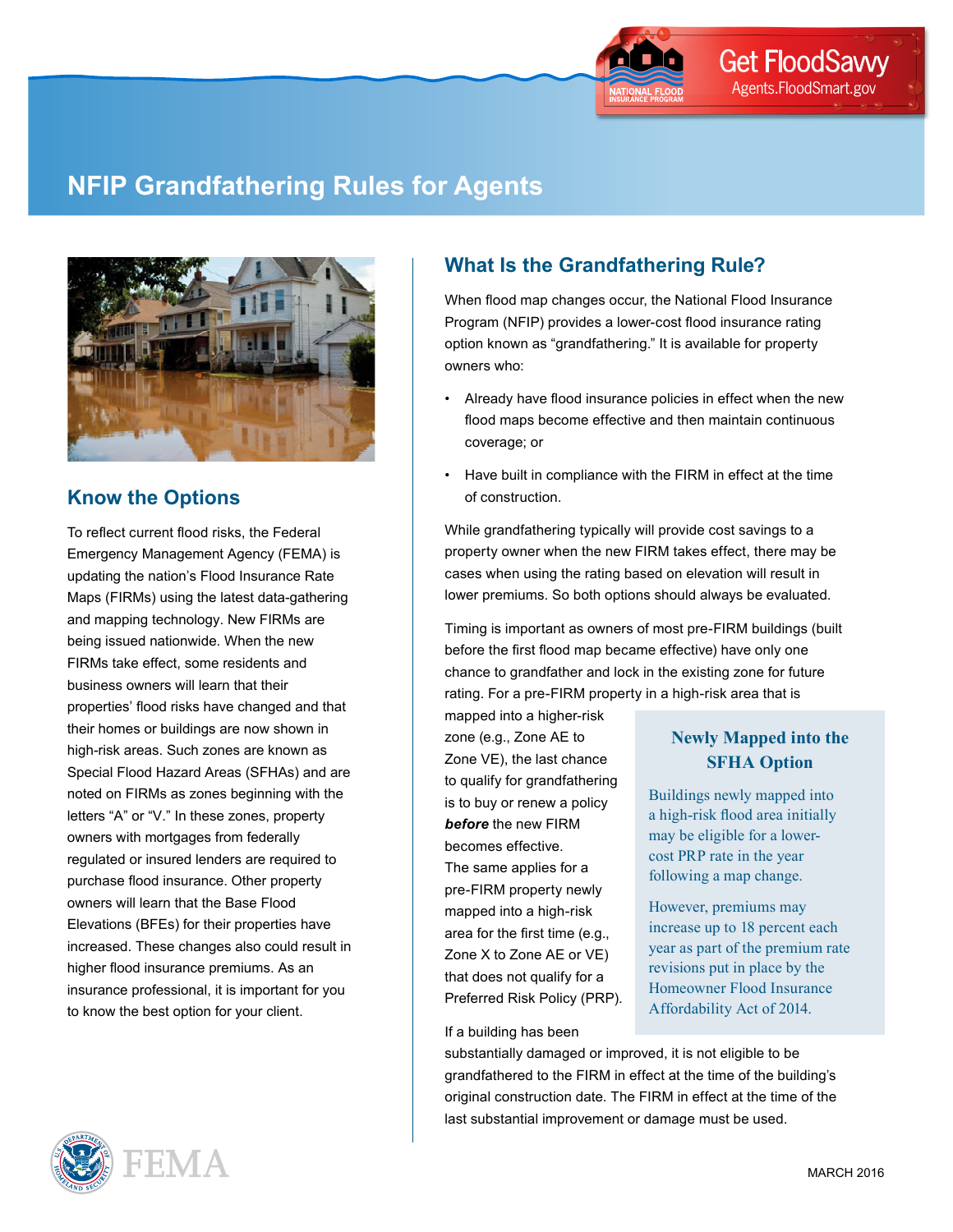Below are conditions and examples of applying grandfather rules.

#### **Pre-FIRM (construction prior to the date of the community's initial FIRM or prior to January 1, 1975)**

- If a policy was obtained before the effective date of a map change, the policyholder is eligible to maintain the prior zone as long as continuous coverage is maintained. The policy can be assigned to a new owner at the option of the policyholder.
	- **Example A:** A house was built in 1974, and the community's first FIRM became effective in 1986. When the insured's policy was written, the structure was in Zone A. As a result of a 2014 FIRM revision, the new flood zone is Zone VE. As long as there was no interruption in coverage and there have been no substantial improvements or damage, the customer's policy can continue to be rated using pre-FIRM Zone A rates.
	- **Example B:** A house that was built in 1983 was mapped into Zone X in the community's first and only FIRM in 1984. In anticipation of the upcoming FIRM and the house being mapped into Zone A, the homeowner purchased a standard-rated policy (due to loss history, the building did not qualify for a PRP) 30 days before the new FIRM's effective date of November 1, 2014. Consequently, when the standard-rated Zone X policy comes up for renewal, it will be renewed using Zone X standard rates. At subsequent renewals, coverage must be continuously maintained in order to keep using the Zone X rates.
- If a policy was obtained prior to a FIRM revision but then the building was substantially improved, the building must be re-rated using the FIRM in effect at the time that the substantial improvement occurred.
	- **Example:** A house was built in 1968, and the community's first FIRM was in 1976. When the insured's policy was written, the pre-FIRM structure was in Zone AE. As a result of a 2009 map revision, the new flood zone is Zone VE. In 2014, the property owner completely renovated the building. As a result, grandfathering is not an option. The property owner will be required to use the Zone VE rates, and the year of construction will change to 2014. The building must be rated as post-FIRM.

**Pre-FIRM Exception:** If the community's first FIRM was effective *prior* to January 1, 1975, and a building has not been substantially damaged or improved since its original construction, the rates can be based on the FIRM zone and/or the BFE on the FIRM in effect at the time of construction (i.e., it can be treated like a post-FIRM structure) if construction is after the initial FIRM date but before January 1, 1975. In this case, proper documentation must be provided. In all other instances, new policies for pre-FIRM buildings must use the FIRM in effect when coverage is applied for.

○ **Example:** A small office building was built in 1974; the community's first FIRM was 1971. The building is located in Zone B, behind a levee. In 2011, a new FIRM becomes effective showing the levee as no longer providing the required protection ("de-accredited"), placing the structure into Zone AE. The property owner decides not to purchase flood insurance as there is no mortgage on the building. Three years later, the building is sold and the new owner's lender requires flood insurance. Even though the building is technically classified as a pre-FIRM structure, Zone B can be grandfathered for rating as there was a FIRM in effect at the time of construction (see Post-FIRM below).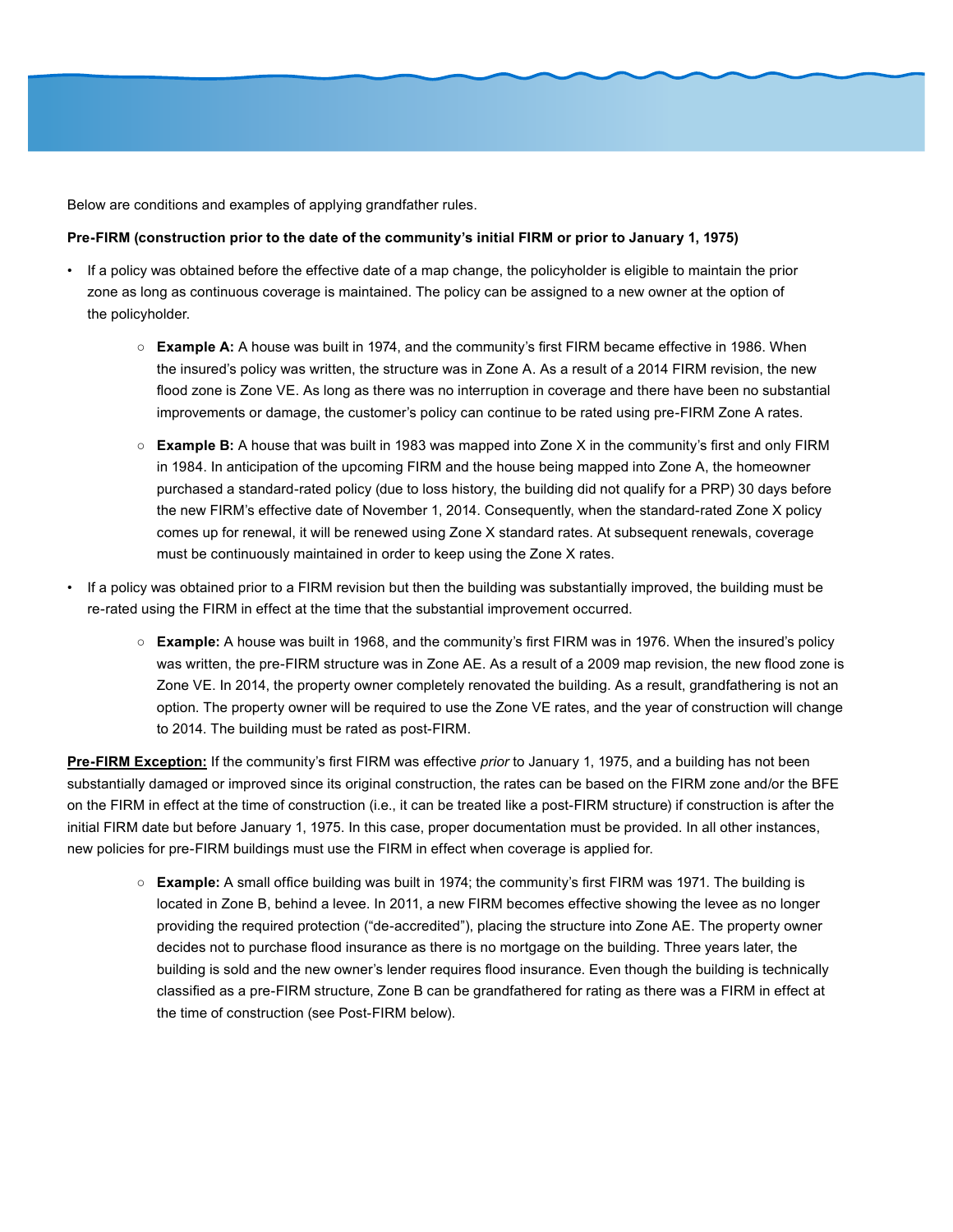#### **Post-FIRM (construction on or after the date of the community's initial FIRM)**

- Post-FIRM buildings have two opportunities to have a previous zone or BFE grandfathered. The simplest way to do this, and to avoid having to provide additional documentation, is the continuous coverage option. When a policy is obtained before the effective date of a map change, the prior zone and BFE can be used for rating as long as continuous coverage is maintained (Example A). If coverage is not purchased before the new effective date of a FIRM, a building still can be grandfather-rated by providing the proper documentation to show it was built in compliance as of the date of construction (as long as there has been no substantial improvement or damage since its construction; Example B). In either example, the policy can be assigned to a new owner at the option of the policyholder.
	- **Example A (Continuous Coverage):** In 1986, a house was built in an Unnumbered Zone A with no estimated BFE. The community's first FIRM was issued in 1978. There was no mortgage on this post-FIRM building, and the property owner did not purchase flood insurance initially. In 1994, the zone changed to Zone AE with a BFE of 10 feet. The property owner applied for a loan soon afterward, and the lender required flood insurance on the building. The owner applied for insurance, and an Elevation Certificate submitted with the Flood Insurance Application indicated that the lowest floor was constructed at the current BFE. The policy was issued using the new FIRM, because it provided a more favorable rate than the Unnumbered Zone A in effect when the house was built. In 2013, another map revision occurred, and the house remained in the Zone AE but the BFE increased to 11 feet. As long as there was no interruption in coverage and no substantial improvement or damage, the property owner's policy can continue to be rated using the BFE of 10 feet in Zone AE at each subsequent renewal.
	- **Example B (Built in Compliance):** A small restaurant was built in 2001 in Zone AE. The community's first FIRM was in 1993 and was still in effect on the date of construction. The BFE was 10 feet on the 1993 FIRM, and the lowest floor elevation (LFE) was 11 feet, resulting in a +1 elevation difference for rating. A new FIRM for the community took effect in 2013. The building remained in Zone AE but the BFE became 12 feet, resulting in an elevation difference of -1 foot. Since the building had not been altered and was in compliance when constructed, it can continue using +1 elevation difference.

### **Summary of Rules**

When a map change is approaching, it is important to remember that most pre-FIRM structures have only one opportunity to lock in the current flood zone for future rating<sup>1</sup>—before the new FIRMs take effect. The policy must then be renewed each year. The benefits of the grandfathered zone can be transferred to the new owner if the building is sold. Post-FIRM buildings have two chances to lock in the BFE and/or flood zone<sup>1</sup>—before the maps become effective or after the effective date, but with the proper documentation. Continuous coverage is not required. If, however, a building is substantially damaged or improved or if it was not built in compliance, grandfathering of previous zones or BFEs can no longer be applied.

1 Buildings newly mapped into an SFHA that qualify for the PRP should be rated using the Newly Mapped procedure.